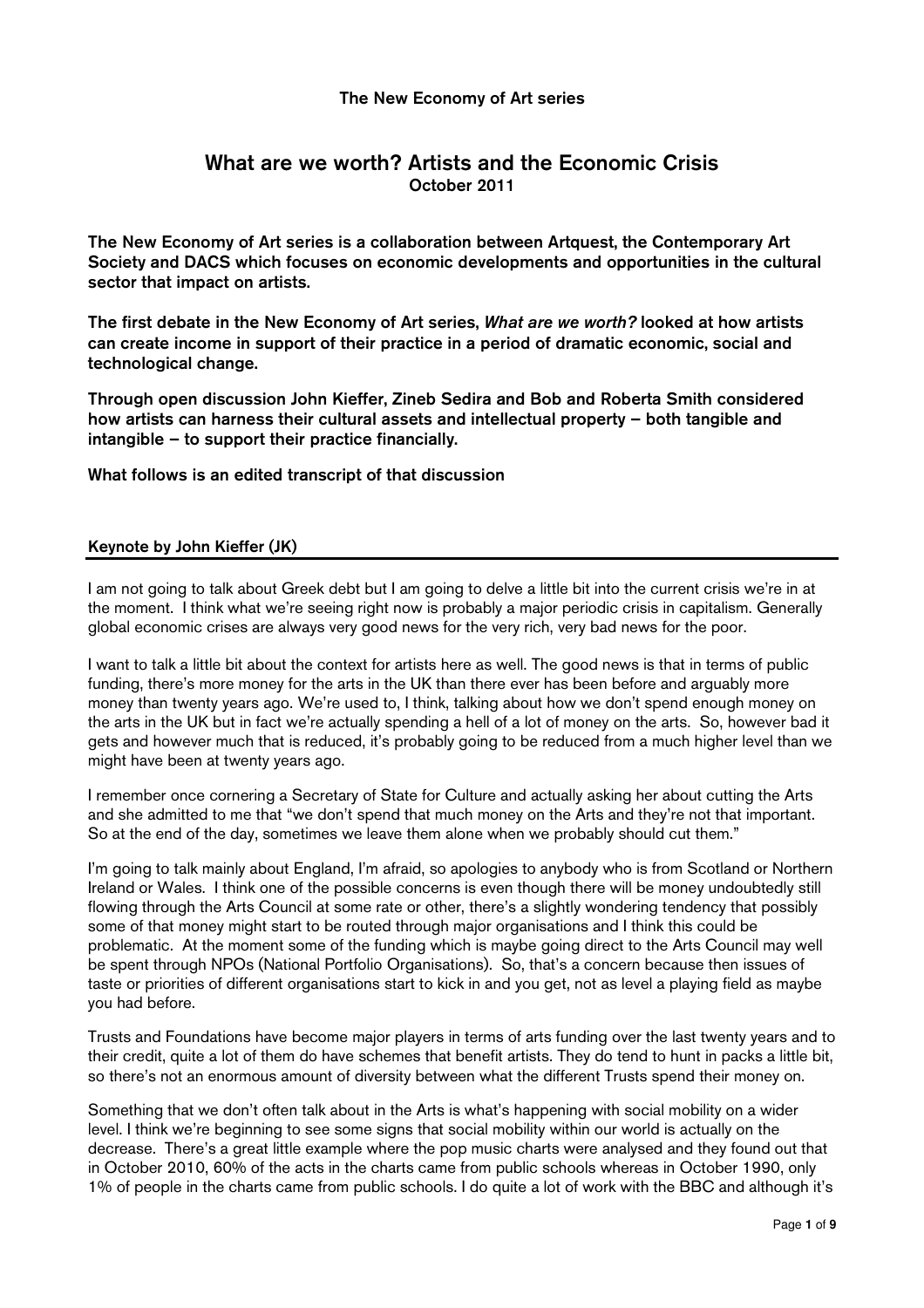completely anecdotal, the BBC seems to be getting much posher somehow or other again. It feels almost like going back twenty or thirty years.

Although that's something we can't do much about as individuals, I think we need to be aware of this because in some other countries, to some extent in the States, there's beginning to be a bit of a debate about who the people are who work in the Arts. I think we need to be self-critical but we also need to be aware of the fact that we are primarily a fairly posh profession.

A lot of artists work across both public and commercial sectors and I'm sure I don't need to tell anybody who's working in the commercial sector that if you try to get any credit, you can't. Equally if you try to get investment, it's very difficult, and I think the creative sector is traditionally seen as the Cinderella sector in terms of the economy – very high risk for investors. But that's not true. There is a very interesting Demos publication called Risky Business. It actually shows that the creative sector is no more risky than the more general economy. So, it's certainly worth having a look at it and next time you go into a room with a bank manager or investor, use it against them.

The commercial art market usually booms in a recession and certainly looks like it probably will again this time and in fact there's a school of thought which sees record-setting auction prices as being a leading indicator of wider economic collapse. There's a very funny article on a website called The Atlantic which has tracked Sotheby's auction prices against the performance of the economy and it goes completely in the opposite direction. So, I think if auction prices carry on going up, we're all in trouble.

Obviously there are plenty of artists and art collectors in The Sunday Times Rich List but we know this is not the reality for most artists.

Lastly in terms of context, it's probably worth having a quick look at the education sector. We know that many artists earn all or most of their living by teaching or by accessing research funds from the Arts and Humanities Research Council. Creative Partnerships which the Arts Council set up initially with the Education Department, has gone and I'd be very surprised if Arts and Humanities Research funding holds up in the coming period.

So, right through the system from Post-Graduate to Arts and Humanities, they're all becoming systematically marginalised and this is going to cause some real issues, I think, for artists who supplement their income through teaching or sessional work.

In a sense artists need to be engaged with the debates about education as well and be seen to be engaged with those debates because they are fundamental both to survival of the short term but really fundamental to our whole world thriving.

So, that's all the bad news. Let's look at some possible strategies. One of the things that I felt for a long time about the visual arts in particular is that most artists who operate are below the VAT registration threshold, so in terms of economic planning and policy, nobody knows you're there. So in a sense people do not understand what the sector is made up of, who works in it, how much they spend and how much they earn.

MyCake is an interesting accounting package for artists. It provides a really easy to use accounting package that artists can use to do their books and it also starts benchmarking data. So the more people who sign up for it, the more it starts to pull out a really good picture of what people at that lower level of income, are doing. There is a lot of planning for SME's (Small and Medium Sized Enterprises), but not really a lot of understanding about what individuals sole traders and artists do.

I think there is a need for that kind of initiative which starts to actually say, "OK, we're not just struggling artists we've got a business actually, we're doing stuff and we need to make some noise about that."

If you've got the stomach for it, go along to your local Chamber of Commerce with a friend or with some other artists and stake your claim saying we're in this borough or in this region and we're working, we are businesses as well and we want our interests and our needs represented. It's a very alien kind of territory for a lot of people but it's something that in some parts of the country has actually come up with interesting results.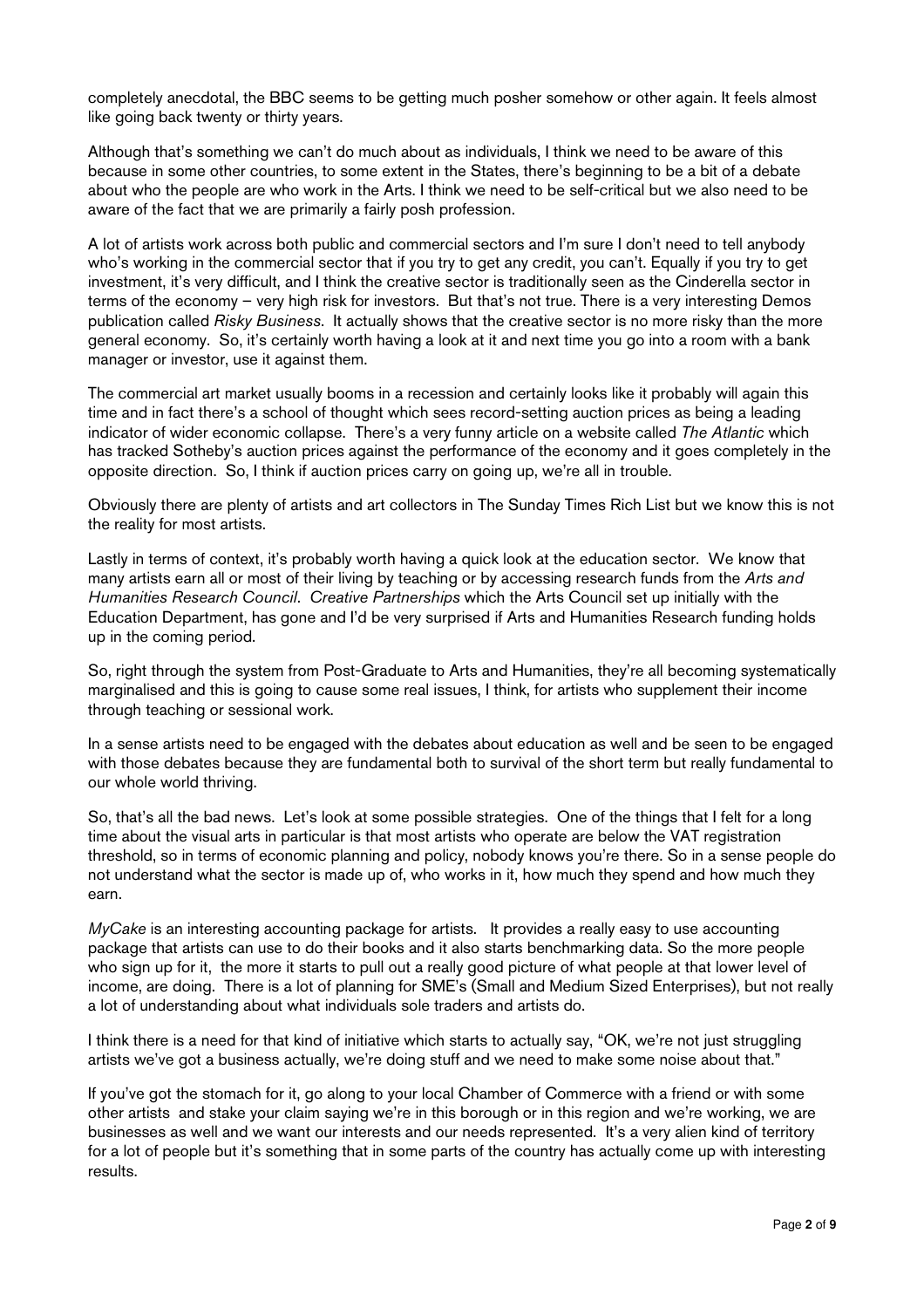Of course what works for 'Artist A' will not work for 'Maker B' - it's difficult to make generalisations. It depends in the media people work in, it depends on what kind of person you are and it depends on the resources you have available.

Traditionally we think about assets as being artworks. An asset is everything about you and the people who like what you do as well. It's extending that notion of what constitutes an individual artist as much as possible.

It's like looking towards making a hinterland around your work and what that does is it gives people more opportunity to connect with you. People can obviously find your work on a database or a website but just sometimes, just telling some of that back story yourself can give people other ways of connecting.

Fellow speakers here are great examples of that in terms of their online presence. For example Bob's great letter to Michael Gove – even if I didn't like his work, I'd love him just for the letter – luckily I do like his work as well.

There's some great examples in music– there's an artist actually who appeared in the Cut & Splice festival at the ICA at the beginning of November called Jennifer Walsh. She in a sense has created a whole kind of story around what she does. She's actually not only created a persona for herself, she's created an entirely fake art collective of which she's the only member and she has about seven personas in it, all of whom are appearing at the ICA at different times.

There's an American composer called John Zorn who I'm interested in, I like his music but I'm also interested in what he's got to say about Jewish culture and what he says about making music for particular kinds of communities. So it gives me more than just one way of connecting with his work and I think that's something which is not as familiar in a sense.

Increasingly I think this is not about marketing, it's about place in the world and it's about trying to connect with people emotionally and intellectually as well as connecting with them as people who are interested in art. How does this help you make a living? It gives more people opportunities to come across your work, more opportunities to like what you're doing and more opportunities to get interested in you as well.

In a recent DACS debate called Artists' Futures - Paul Bennun from Something Else talked about the world remaining pretty much the same for commercially successful artists. The gallery system really is an industrial model; it's like something out of the seventeenth century, never mind the twenty-first century, but being very different for everybody else. Right now, there's obviously a lot of attention towards selling work online and it would be interesting to know what people's experience here has been of that as well. My impression is that it works for some people but it doesn't work for others. Possibly over a longer period of time it could become very significant but it's not clear at the moment whether this is going to be a major part of our world.

None of the platforms seem to quite work for me at the moment; they seem to fall somewhere between quasi shopping and not a very good way of looking at art.

There are also some new forms of philanthropy. We all know about 'the single philanthropist' but there are beginning to be some initiatives which are looking towards things like crowd funding, which are ways for groups of people to get behind a particular project or artist and support them. There's a relatively new site called WeDidThis - and there have been some really quite successful fundraising strategies on there.

A young artist who wanted to set up an exhibition in Istanbul and also document that exhibition, raised all the money she required by just putting details of her project online. But, another artist who seemed to have on paper what looked like a very similar project didn't manage to raise anything at all. So I think again it's going to be a bit like the online environment, it'll work for some people, but it won't work for others.

I'm going to use a couple of examples from the music world that I'm working on at the moment which I think could have some resonance for the visual arts, to illustrate the next point. Firstly I work with an experimental record label and they've been going for quite a long time. They had a meeting last week and we were just looking at what's happening in terms of their sales and what is really interesting is that they had never particularly pursued licensing opportunities for their sound. It is mostly sound, not music and all of a sudden in a very short period of time, just by one or two opportunities, the licensing has increased rapidly and things have been used in games as atmospheres in TV programmes, theatre and dance productions.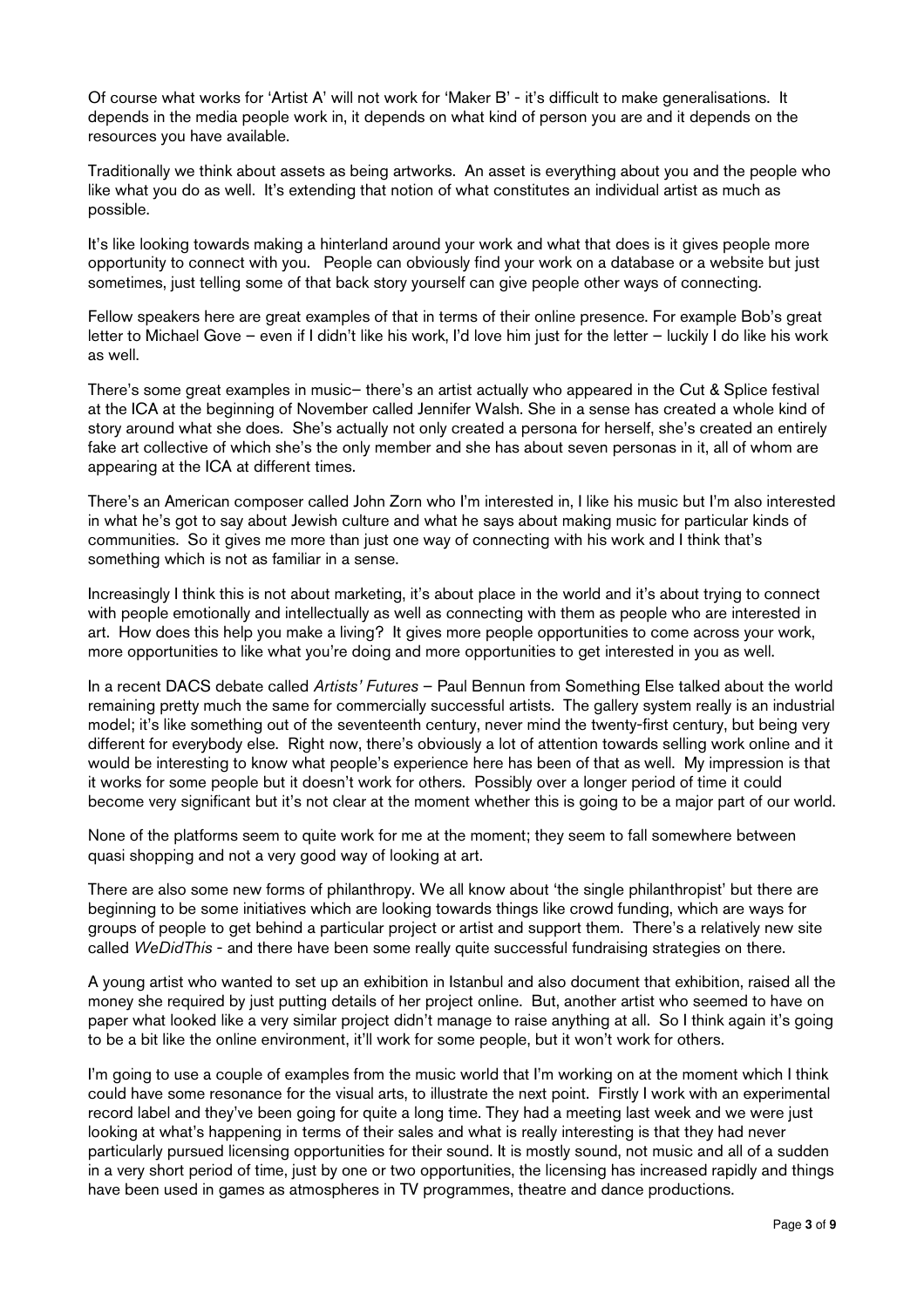What is interesting about this is that they haven't really pursued it but it's beginning to become a very significant part of their income. It's not impossible to imagine that this could overtake physical sales over a period of time.

Just related to this, a young former colleague of mine is about to start a freelance life connecting up his extensive knowledge of music with funding opportunities, and finding opportunities for licensing and placement in visual and other sound media. He's been doing his homework; he's been talking to a lot of people working in this area. They're saying in a sense it is one thing to have a database or to have a library of images or sounds but somebody needs to be out there finding opportunities because most of the licensing opportunities come out of conversations that are had. Somebody needs to be in a room talking to an art director or a production company.

It seems to me that it's not about trying to invent a new profession in a recession but it seems to me that this is a role that people could usefully play. It might be curators; it might be artists but people who have got a lot of information, a lot of passion for particular areas of the visual arts, trying to get themselves in front of people who are licensing material.

My feeling is this is part of the future – I'm sure there are people who have had material licensed, but it's about being proactive and trying to get into those conversations that are had in rooms, it's not just about what happens online.

It's also about trust as well. The artist needs to trust whoever's out there doing that for them but in a sense the person who is doing the licensing also needs the trust that the person having the conversation with them is going to come up with the right kind of solution for whatever they're doing in their game or their TV series.. Also, the person who's out there needs to understand, if you like, what the values of that artist are, where they will go and where they won't go in terms of what kind of relationships they had.

Again, a lot of what I've been saying is about connectedness really. There have been some interesting initiatives recently, with artists making very strong connections outside of the world of the arts. Stuart Semple's curated exhibition at the Old Vic with Mind is a good example of that – in a sense it was partly a fundraising show for Mind but it also was a show about mental health issues. Even though in a sense that was a single exhibition, it opened up possibilities probably to a whole load of mental health professionals who may not normally go into a gallery space. I wouldn't be at all surprised if one or two of them went away and started thinking about either commissioning work for a mental health setting or actually working with an artist in a different kind of way.

So, the marketplace, the way it is, somebody may hit lucky and their work is spotted by a dealer, gallery or art institution, and if you do there's a reasonably well-trodden career path ahead of you if that happens, but that's not going to happen to everybody as we well know. So, things are going to be difficult but it's very important to use resources out there. One of the other things I'm quite aware of is that we've got a lot of information out there. Artquest's website is actually packed with stuff, I spent an hour on it last week actually, same with DACS, same with the Contemporary Art Society. But there needs to be a real incentive to get hold of that information in a way which is meaningful to people.

It's also strength in numbers, I think, we've seen plenty of times where there have been art movements which have brought together artists who have different practices and different approaches but actually make some common cause. I think we are probably in that kind of time again where actually working with other people, finding new ways, if you like, of pulling together not just for campaigning, but actually new ways and new models for working.

Elsewhere, outside of the arts, there are people doing all kinds of things in terms of new models of social enterprise, bundling together risky and less risky projects into packages and trying to get people to either fund them or invest in them. I think this notion of actually everybody having to make their own pitch, if you like, is one that can be cut through by actually working together and presenting a portfolio of projects to a funder which includes things which are safe bets and things that aren't.

If there aren't any models out there which already exist, make one up. I'm working at the moment with a project in Northern Ireland which is supposedly doing two different things: one's an ideas sharing website working with young parents, – it's got a very low subscription level, and the other one is about music which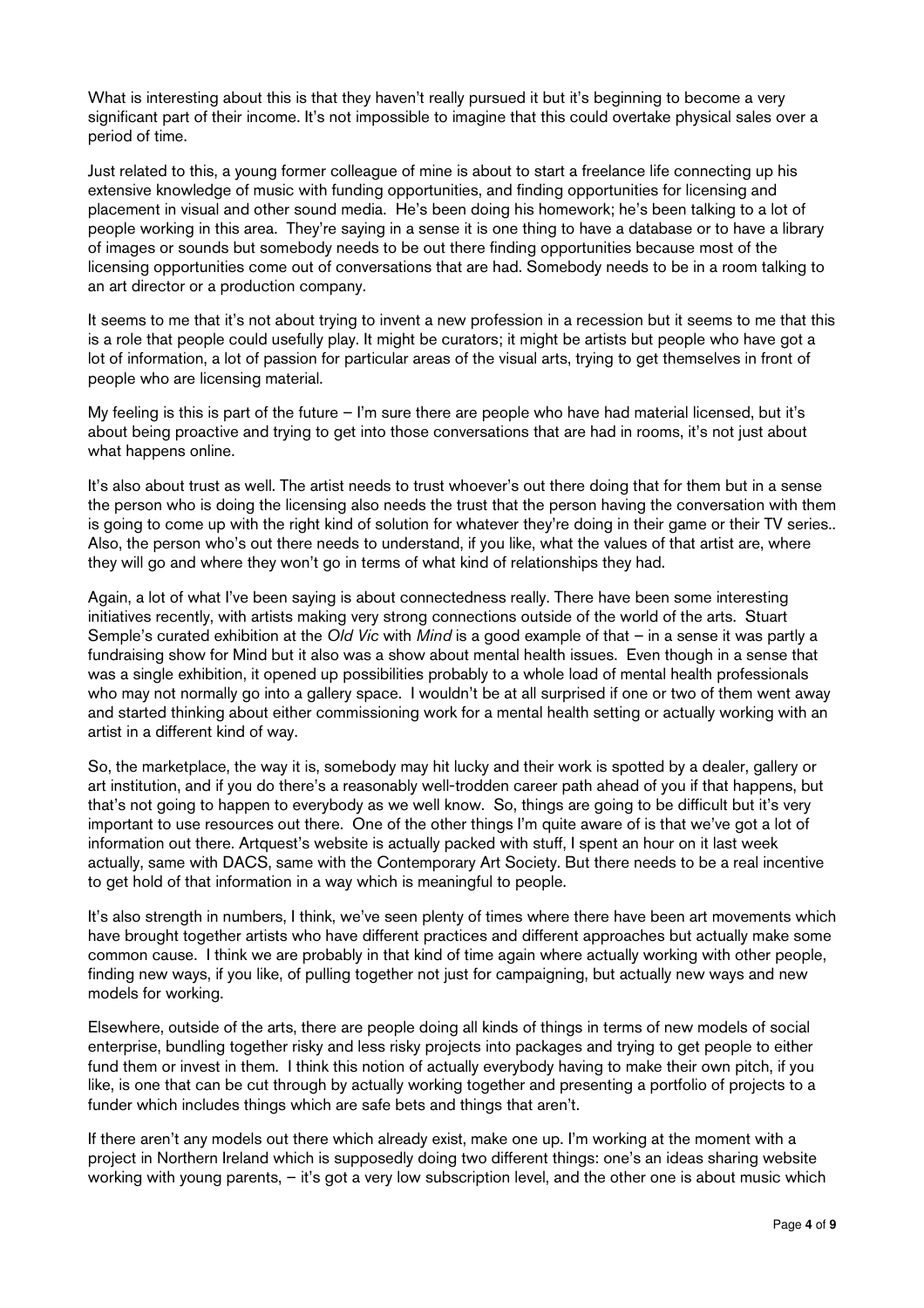gives advice to individual musicians and small music organisations. In a weird kind of way they're beginning to blur, actually, and the musicians who are parents are finding they've got quite a lot of interesting things to say to each other.

I haven't used the words social networking very much and I'm increasingly aware that as useful as all these platforms can be, they can also be a bit elusory as well. I think the danger is that sometimes some of the social platforms can give an impression of connectedness which actually isn't really there.

Also I think there's a need to be a time of crisis, a real need to re-evaluate and if you like co-mentor each other, be critical, actually not just in a sense worry by yourself, worry with others. You can probably bring something to bear on somebody else's practice how they run their business. Support is one thing but it is also about being critical.

Of course, everyone's going to drop everything if they get a call from Jay Jopling or a teaching tenure post in a university, but that's not going to happen to everybody so I think it's probably important to actually get some kind of solidarity and work together.

### Response to Keynote from Zineb Sedira (ZS)

I want to talk about my experience really and I've never been an artist who sold a lot purely because I do a lot of video work and we know this doesn't sell especially when you do a multi-screen installation. So, I don't really sell to private collectors, but a bit to institutions. I'm told I'm an institutionalised artist, rather than a private collector artist. Therefore it means that I do sell every now and then but probably not as much as others.

The other thing is I don't teach, I've been lucky up until now not to do any teaching but that doesn't mean that I've got a lot of money. I don't want to teach, that's just the way it is. So, if I had to seek another job, I would try to find something else other than teaching, just because I don't believe I'll be a good teacher, it's as simple as that.

But, I've been lucky over the last few years. I've been commissioned for some quite important pieces of work. Experience and maturity has taught me to request an artist's fee. Sometimes you are not really offered this as an artist, you need to ask them or build it into the commission budget.

So, that's my way of making money. I also try to save money too. For example, I don't have a studio like many artists - I do have a small room in my flat where I work from and, as a video artist, perhaps I don't need a studio space in the same way that other artists do.

I do a lot of work in the Middle East and I'm lucky there but I don't know how long it's going to last. If I do get a commission it usually it comes with fairly good money.

I also do a lot of artist talks which is something I really enjoy and I do them in the UK and abroad.

So I don't make a huge amount of money but recently I have begun thinking about the future. What if my work stops selling, what if I can't get commissions? Could I go into teaching or would I have to actually drop out altogether. I also have a family so it's always on my mind - how do you raise money and look after your children.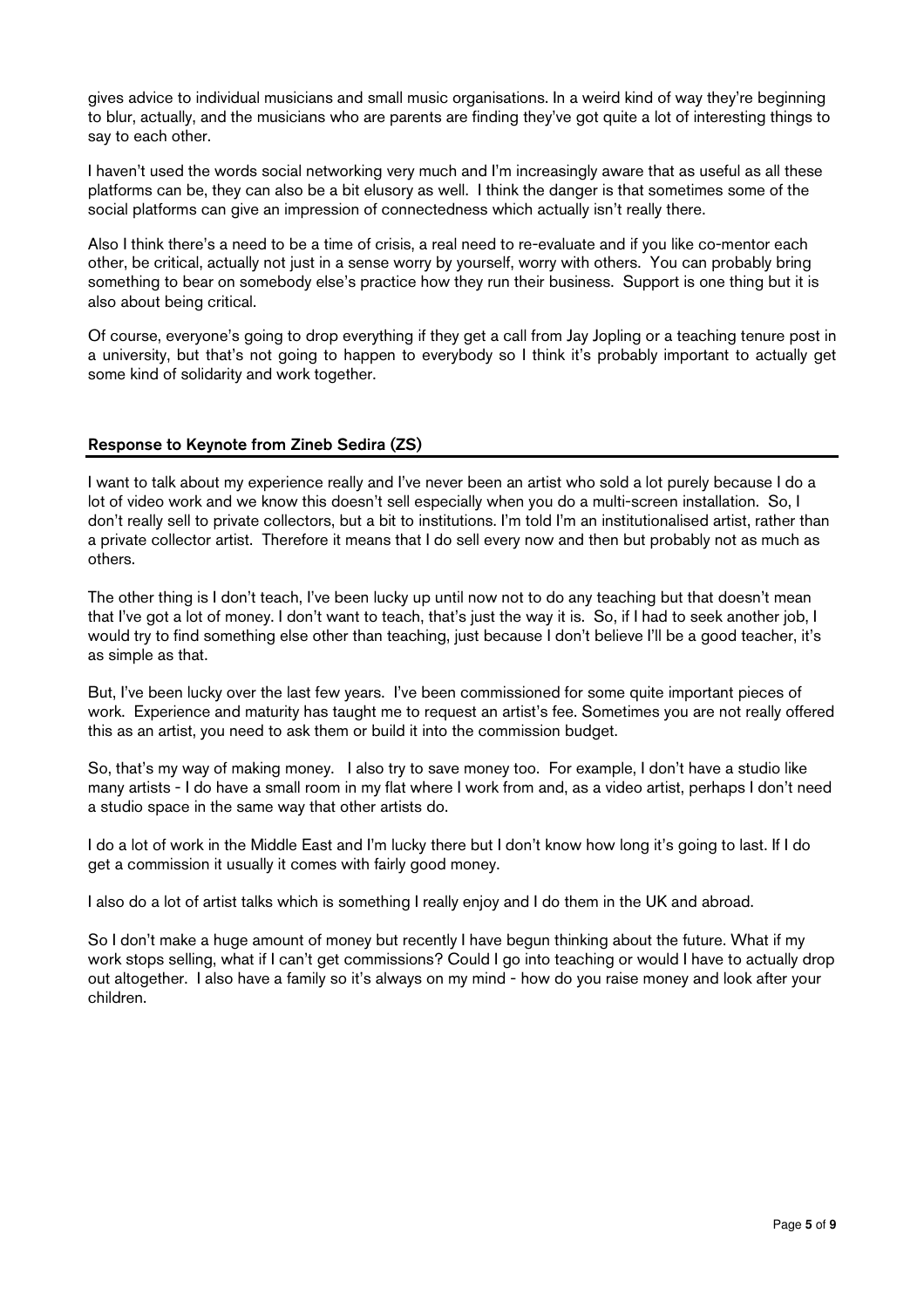### Response to Keynote from Bob and Roberta Smith (BS)

I think I'm going to respond by having a list of reasons to be pessimistic and reasons to be cheerful much in the same way that John Kieffer outlined in his keynote address. I do think that there are a couple of things that we need to really understand about the present government: one is there has been a fundamental shift away from the post-war idea of emancipating 'the people' via the Arts Council by bringing them theatre and art. All the things we enjoyed in this period have ended and we have to oppose it.

So that is a kind of pessimistic tone on which to start but it does need opposing. The Browne Review into higher education with its £9,000 fee will mean that people like me, maybe yourself, will not go to university. The effect of it is really damaging, it means that all of the art schools in London are coagulating so they that can become a big institution that attract overseas students – who will be the only people able to go to these art schools in three years time.

The effect of that change is reflected in primary and secondary education where Michael Gove with his English Baccalaureate, is proposing to remove Art from the National Curriculum. That has already meant the closure of Roehampton's PGC course so there won't be any qualified art teachers, there will just be teaching assistants. That has impact on generations of people. I've never made a lot of money from teaching, I've never made a lot of money from selling art and I've never made much money from doing public art projects but those three things together have meant that I've been able to continue being an artist.

All that is under threat and the broadest scheme of things means that we have to think about whose culture is it? We are all cultural beings, everything is made, everything is designed, and everything is thought about by human beings. Conversation is really important and everybody needs to be involved in it. I know that lots of my friends say "Oh, it's great to have a job at DACS or Artquest", but that means that they won't be an artist, they'll be organising the lives of some other artists. So, that means who will then be the artists of the future and of course we know that culture is something that we all share, but if we're not careful, culture shifts away from us and it becomes something that we visit rather than we participate in and make.

So, we have to think very fundamentally and politically, and what we have to do is say we want the things that we want. We want to participate within culture in our many and various ways. This doesn't mean we all want to show at Frieze Art Fair or something, but it does mean that we all want to participate in this world and celebrate each other's creativity.

The man in the government who is organising this fantastic review is Darren Henley, the Chief Executive of Classic FM which is barely a music station – it plays a short snippet of something that you've heard a million times before, followed by a series of adverts. That will be the model for education.

I actually enjoy the Frieze Art Fair but I've never had a legitimate ticket for it and I don't want to see the NHS or our universities or schools constructed on that model.

Also, the government says to us that philanthropy is a good thing and of course philanthropy is a good thing but the problem is that it transfers power away from public institutions and distorts their mission and it persuades them to behave like private institutions. So, it's all a bit grim really but there are some reasons to be cheerful and one reason to be cheerful is all the people protesting at St Paul's. Last week I was in New York and saw the Wall Street protests. They have a whole heap of performance art and creative food going on there. At St Paul's, it's an incredibly creative environment and one of the things that will happen – and it won't be my generation but the next generation of artists who will be inspired by this wave of incredibly peaceful and creative protest. We haven't had a decent counter-culture in this country since rave and it is quite exciting because it does look like there is a genuine upsurge of manifestations. I'm wondering what the stimulants of the new counter-culture will be.

So, I think there are some things to think actually it is an incredibly exciting time but it's also a very fundamentally depressing time and we need to realise that, become creative and oppose all these things.

I have one last point which highlights the complete stupidity of the government. Apple has more money sloshing around than the US Government at the moment. Why is that? It's because Jonathan Ive went to St Martin's Art School and studied Art and Industrial Design. He was patronised when he came up with a design for some taps in Hull by somebody with a kind of crazy red nose and that person could well be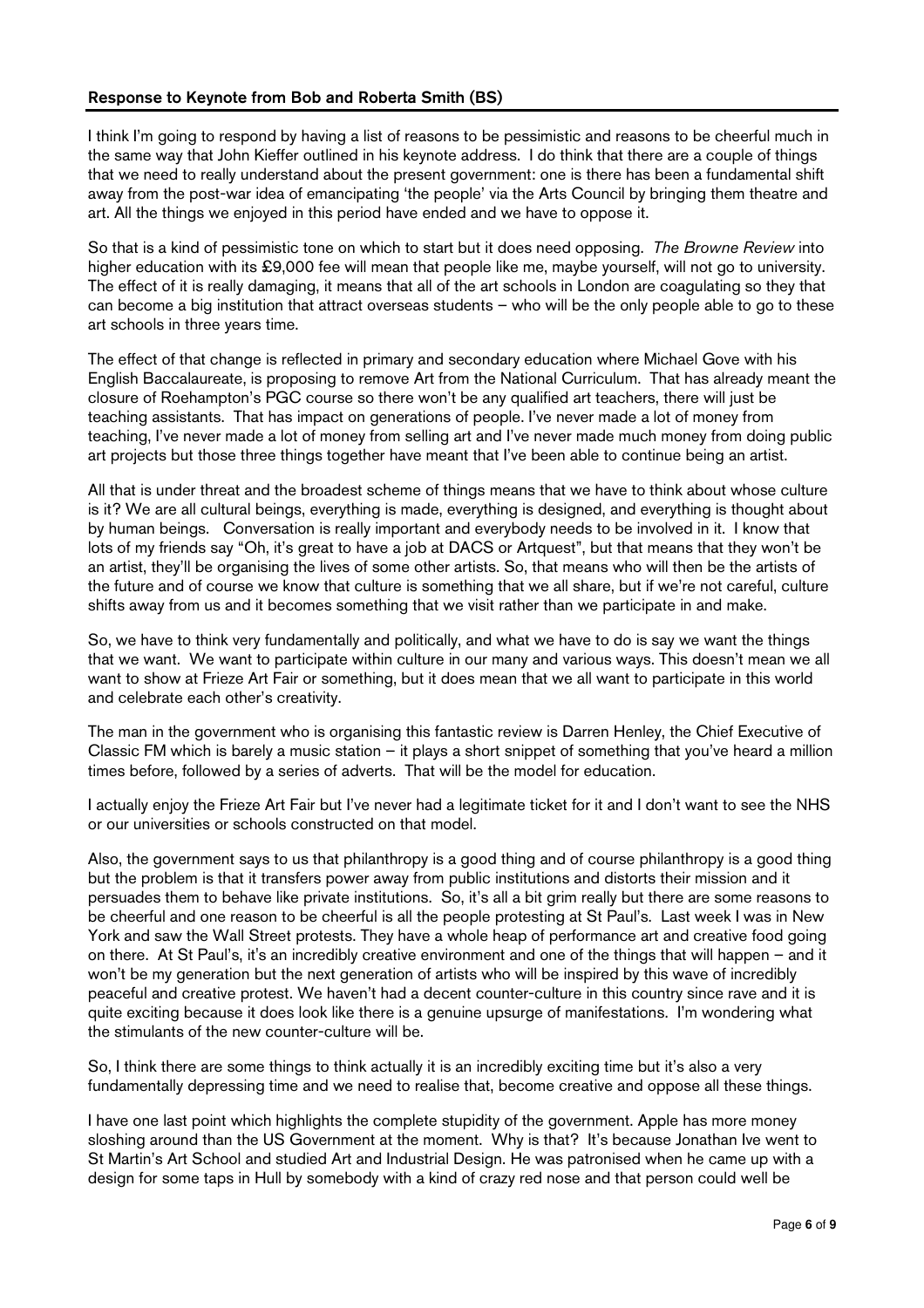Michael Gove, and so he left and worked for Apple. Ive has constructed this world that Apple live in and that has come out of British education, it's come out of that emancipator post-war period. The brand of Britain is cultural, it's visual, it's musical and even on the government's own terms, and they're doing something which is utterly stupid.

#### Panel discussion, led by Chair, Gilane Tawadros (GT)

- GT: John, you talked about this question of visibility and how that's so important and, in a way, perhaps one of the things that is wrong with the post-war consensus is that we haven't been visible or talked enough about opportunities and openings, that have been seeded by educational opportunities, by support for artists, by the public sector and so on.
- JK: I think it probably started to happen before the recession actually. There seemed to be a closing down going on, not just individual arts but across the board. I worked for a while for Sound & Music, and we used to play a game of guessing what was going to be in a festival and getting about 90% of it right. I think there has been a certain amount of homogeneity creeping in. Probably it is about institutions actually being quite well-funded and sure of themselves and therefore quite sure of their kind of taste. I think the danger is that this will accelerate as there is less money around and increasingly the opportunities are closing down.

 This will probably get me booed off actually but I think there's been a bit of a 'me-thing' going along with the visual arts as well and that hasn't helped in a sense. It's been "Look at me and aren't I great?" I think there have not been a lot of people, if you like, consciously kind of bringing other people into the mix.

 Somebody running the biggest live entertainment organisation in the world said the trouble with the Arts is that they don't give anything back, and I thought this is a really odd comment coming from somebody in the commercial sector. He backed it up fairly vigorously saying it's all about getting more money for your organisation or yourself.

- GT: You all talked about the opportunities created through connections. The fact that institutions are becoming less homogenous and certain things are closing down, I wonder if this doesn't create opportunities for new kinds of networks and connections. If those institutions are showing the same thing over and over again, and people are looking for something else, could this create an opportunity as a counter-culture and offer another opportunity for different voices to be articulated
- BS: I was in New York over the summer making this show and one of the things that's very exciting about America which a lot of people on the left don't really understand, is that after 9/11 they elected Barack Obama and on the left everybody's very upset with him because the expectations were so crazily high. But one of the things that that government has managed to do and which our government hasn't done is that it hasn't run the American economy based on the idea that we're going to butcher everything and have deficit reduction as the only measure of success within the economy.

 What we have in our country is a very depressing government, it offers no hope. Michelle Obama has written this fantastic book, about the importance of creativity in the economy and as creative people we need to say to the government that actually you need to offer people hope and actually art and culture and creativity does that as much as it creates It is helpful to the economy, it offers people a way forward and I know for years I worked as a removal man and the only thing that actually kept me going was the idea that I was somehow participating in this world of art somehow, although I wasn't really but I thought I was.

 Art provides a strand and it provides ladders and social mobility. it's very important to provide ladders for kids to think "Oh, I can participate in this world of ideas" and I think perhaps the idea of the protestors is saying: "Well, actually, I want to participate in grown-up culture but the only way I can do it is to sit outside St Paul's because you're not interested in me."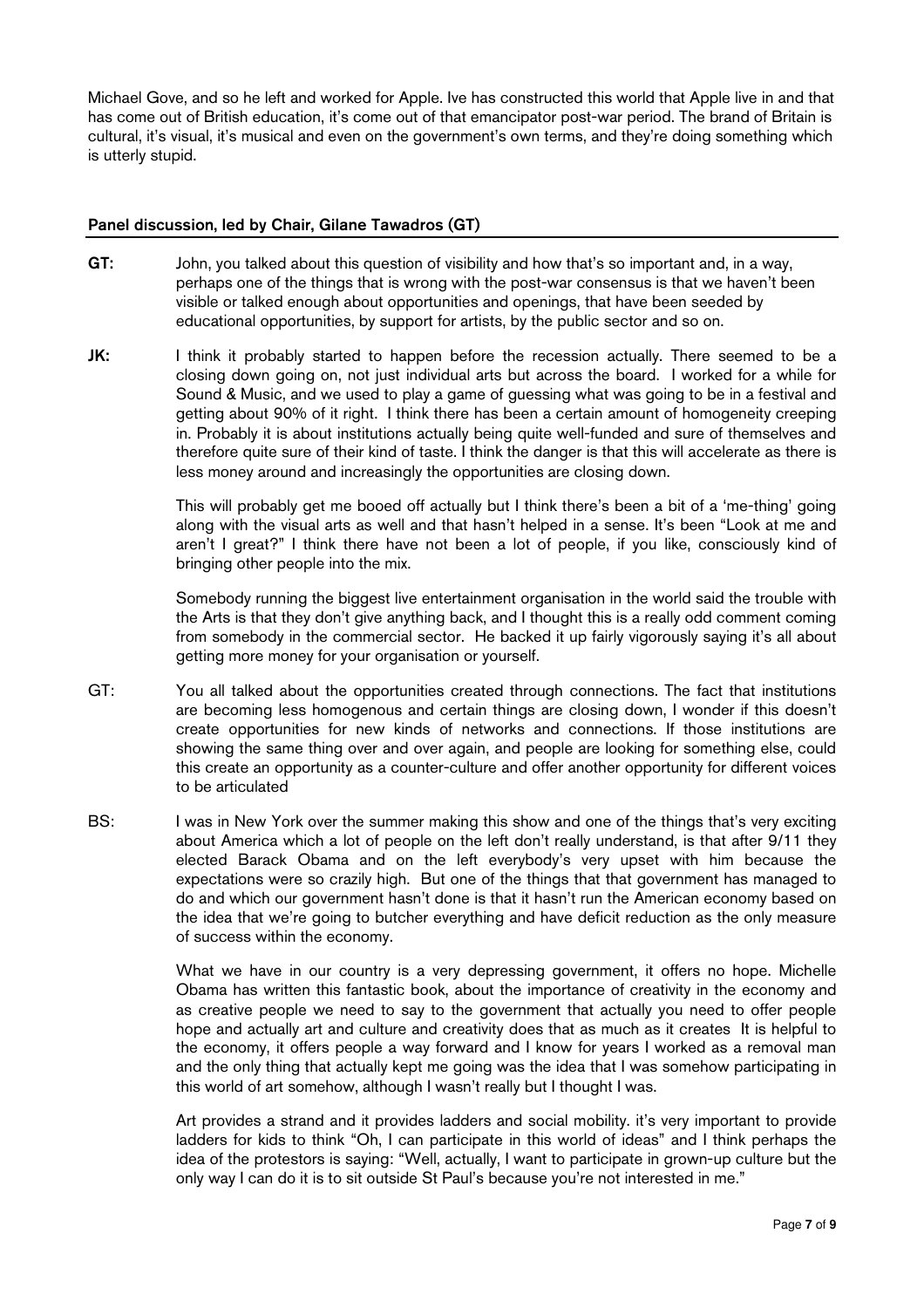So, I think it's a very double-edged thing, it's very nuanced but I do think it won't be my generation who sort out the problems of the world, you know, in terms of the economy, it will be the generation below mine and below that who will do that. So I think there is incredible hope in that kind of creativity but it's a bit painful, it's really painful.

- GT: John also talked about this notion of collective, and Zineb you mentioned artists' fees, something which at DACS we hear stories about, how artists find it increasingly difficult to make demands for fees, worry that they won't get included or that if they're too vocal, somehow that will work against them. I think for the first time in a very long time, there are conversations going on between artists about artist unions. I wonder if you see any potential and collective action, direct action, by artists as being something which could potentially create both collective action and actual real benefits.
- ZS: I always say the more we do all ask for fees, the more we're likely to get them, and after having done all the shows in different places, I can say that the UK is very stingy with artists' fees. You always have to demand them. In America, I've noticed often that you don't ask and they still give you, it's automatic. You're doing a show, even a group show, and you're given a contract with your fee. In England, no, you have to ask for it because they always hope you won't ask.

 It even happens sometimes to me that I've ended up in group shows where some artists had fees and others didn't. I always say we must all ask for fees because after all it's our livelihood. I'm spending time preparing for my exhibition and I want to be paid.

- GT: But you're making an argument for collective action because everyone's acting as individuals, negotiating their own deal. Surely if there was a consensus and a collective...
- ZS: Obviously, yes, but it can't go on whereby they always hope that the artist will be silent. They're playing on the fact that yes, young artists are worried, they think if I ask for a fee I'm not going to be included in the show.
- GT: I wonder if we could talk a bit about philanthropy because Bob, you mentioned it and John brought up some models of philanthropy which are not the ones of the private collector extending patronage – call that patronage rather than philanthropy – but actually of crowd funding. I wonder if, as is likely to happen, commissions are on the decrease and if you're not a not a private collector artist, whether you think there's any potential in the philanthropy, the mass philanthropy model if you like, has potential for artists.
- BS: Yes, I'm a bit of an odd character in that I've only ever once applied for public money for a project. After hopping through endless bureaucracy, I did get this money and I was very grateful for it but I slightly felt a bit guilty and weird about it, so I've always tried to sell things in order to fund what I do really because I think that somehow I don't really want to be robbing the taxpayer more than I have to!

 But, I do think there are interesting things about philanthropy which are really problematic for institutions. One is collectors. Museums that show collectors' collections instead of running their own programme – I think that's really distorting of what the public money for museums is for and that's an incredibly problematic area because of course we want to see art, and actually we do want to see private collectors' collections in the public realm. But, I don't think we ought to be paying for that to happen in quite the way that sometimes we are and I think they ought to be paying for it to make their work public.

 It's also quite interesting with White Cube opening this new space in Bermondsey. I haven't visited it yet but apparently it's a huge, fantastic monolithic space, a wonderful space for showing art, and so lots of people at Tate are saying "My God, what does this mean for public institutions, if these private institutions can build buildings much bigger than Chisenhale Gallery or Gasworks or something – what does it mean if this institution constructs this thing?"

 The audience for the big public institutions in this country is growing and it's huge and I can tell you that at White Cube, there will not be 4.5 million people traipsing through it. So actually it's about the public realm, and that's a very important thing for artists to realise. That their authority,